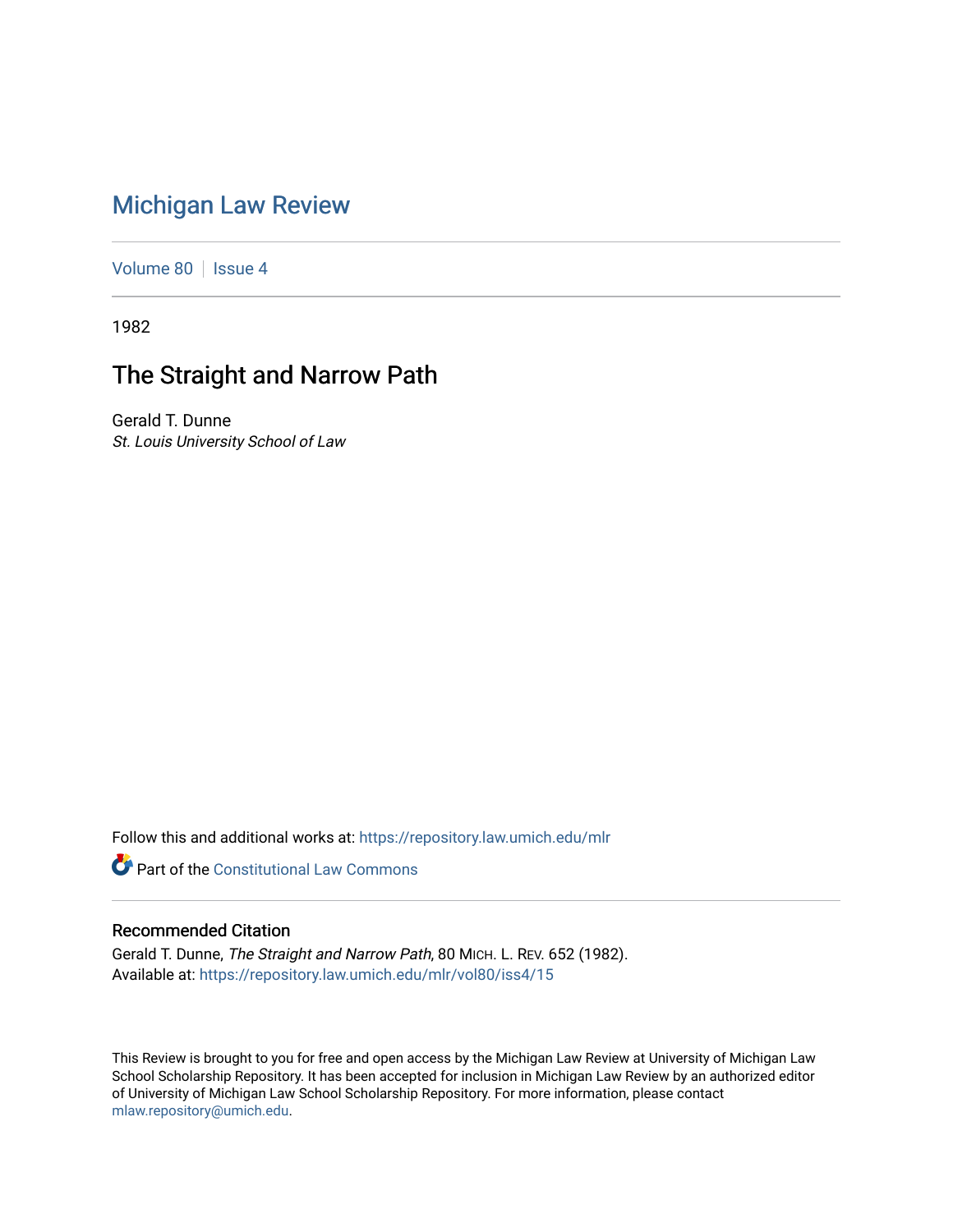### **THE STRAIGHT AND NARROW PATH**

#### *Gerald* T. *.Dunne\**

DEMOCRACY AND DISTRUST: A THEORY OF JUDICIAL REVIEW. By *John Hart Ely.* Cambridge, Mass.: Harvard University Press. 1980. Pp. viii, 268. Cloth \$15; paper \$6.95.

Unfortunately, people who try to have it both ways wind up frequently having it no way at all. There is a corollary: the centerline is the most dangerous spot on the highway. The latter consequence was duly noted by the Irish satirist, Honor Tracy, as an epigraph to her *Straight and Narrow Path:* ''What we have to do, my dear brethren, is stay on the straight and narrow path between right and wrong."<sup>1</sup>

Professor Ely, whom another Irishman, Jimmy Breslin, might describe as a mighty smooth article when it comes to words, seems to have ignored the injunction in his pioneering effort to suggest a fresh theory of judicial review. Ely divides perceptions of that phenomenon into interpretivism and noninterpretivism, terms that are misleading and inadequate. Noninterpretivism is a solecism *par exce//ance.* Save in the sense of the Moliere character who was surprised at speaking prose, how can anyone be a noninterpretivist of anything? The chasm is not terminological but historical. It separates those who cast the federal judicial function in terms of fidelity to the original understanding and the received text from those who think that the Coustitution has given the federal courts what amounts to a roving commission to go forth and do good. Justice Harlan's ironic comment in *Reynolds v. Sims* "that every major social ill in this country can find its cure in some constitutional 'principle,' and that [the Supreme] Court should 'take the lead in promoting reform' when other branches of government fail to act"<sup>2</sup> well captures the spirit of the "roving commission" approach.

Two better terms for the opposing sides of the faultline through American constitutional history — variously tagged as strict and liberal construction, judicial activism and restraint, and *(mutatis mutan*dis) positivism and natural law — would be glossators and gnostics. The first group would take its name from the great school at

<sup>•</sup> Professor of Law, St. Louis University School of Law. B.S.B.A. 1943, Georgetown University; LL.B. 1948, St. Louis University. -- Ed.

<sup>1.</sup> H. TRACY, THE STRAIGHT AND NARROW PATH 2 (1956).

<sup>2. 377</sup> U.S. 533, 624 (1964) (Harlan, J., dissenting).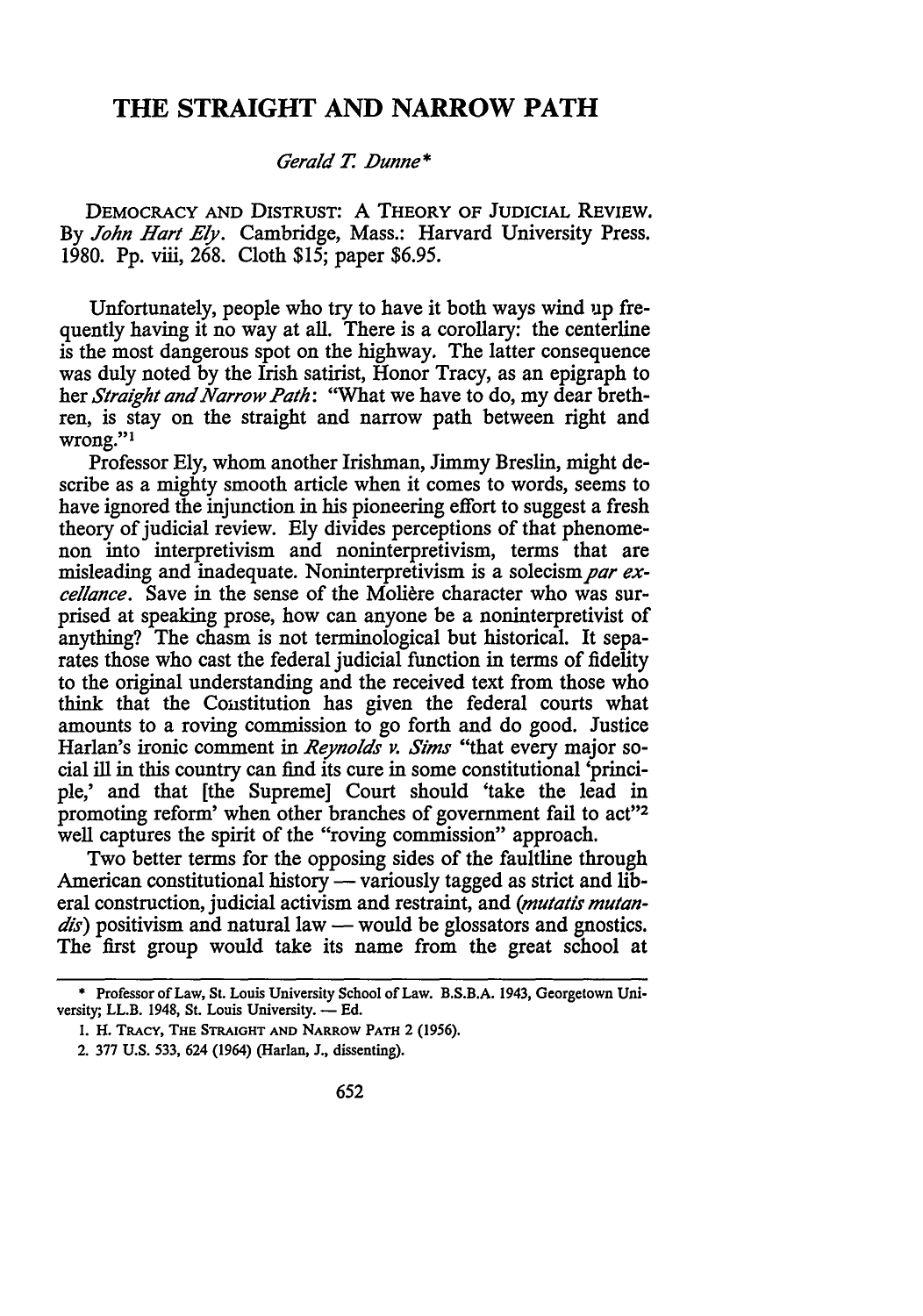Bourges<sup>3</sup> and at least presumes the existence of a text possessing nuclear meaning and for which contemporary glosses can be found. For the second category only "gnostic" will suffice, for it presupposes an infused knowledge derived from insightful faith alone. (Indeed, constitutionally, "illuminati" even though not alliterative might do even better.) Words aside, the verbal division overlays a political controversy, and a simple one: Does the Supreme Court of the United States sit as a judicial tribunal under article III of the Constitution or as a plenary constitutional convention under article V?

These binary possibilities seem to be reciprocally exclusive, but Professor Ely proposes a *via media* - that the Court should function as a convention and enlarge its own powers only to ensure opportunity and not result. In sum, it should operate as a referee, indifferent to winners and concerned only with fair play. The theory is persuasively and appealingly presented, the author proposing (indeed proving) that any debate on interpretivism versus noninterpretivism is something of an intellectual suicide pact with rebuttals on both sides far more devastating than positive arguments. Those, for example, who perceive the Constitution as once and for all delivered to the saints to be interpreted to the letter, even if the heavens fall, contend with Chief Justice Taney's *Dred Scott* opinion as a paradigm of inadequacy. Still more devastating to the gnostic cause and its inevitable presumption and moral superiority is a gagline from one of Peter Arno's *New Yorker* cartoons. The drawing shows a formally clad society couple on an emergency subway ride and lampoons their patronizing view of their fellow passengers: When the, couple asks, "Who *are* these people?," one immediately thinks of the retort implicit in the title of Louis Lusky's angry anti-gnostic polemic,  $By$ *What Authority.*4 And on the other side of the controversy stands Hugo Black's unanswerable question of why the framers even bothered to give us a written Constitution at all.

Undeterred by these hazards, duly noted, Professor Ely in five tightly and delightfully written chapters states the case for confining judicial review to the tautology of procedural due process and avoiding the catachresis of the "substantive" variety. Here, doing justice at retail by ensuring fair settlement of private disputes imperceptibly blends into the larger task of doing it at wholesale by ensuring open communication and fair representation so that the democratic process may work its will. En route, Ely pauses at some fascinating way stations with engaging and provocative reflections on equal protection and the imposition of values. The one-liners are delicious. One jewel is the deadpan putdown of the straightforward requirement that the President be a natural-born citizen ("conceivably if improb-

4. L. LUSKY, BY WHAT AUTHORITY (1975).

<sup>3.</sup> *See* T. PLUCKNETI, A CONCISE HISTORY OF THE COMMON LAW 296 (1956).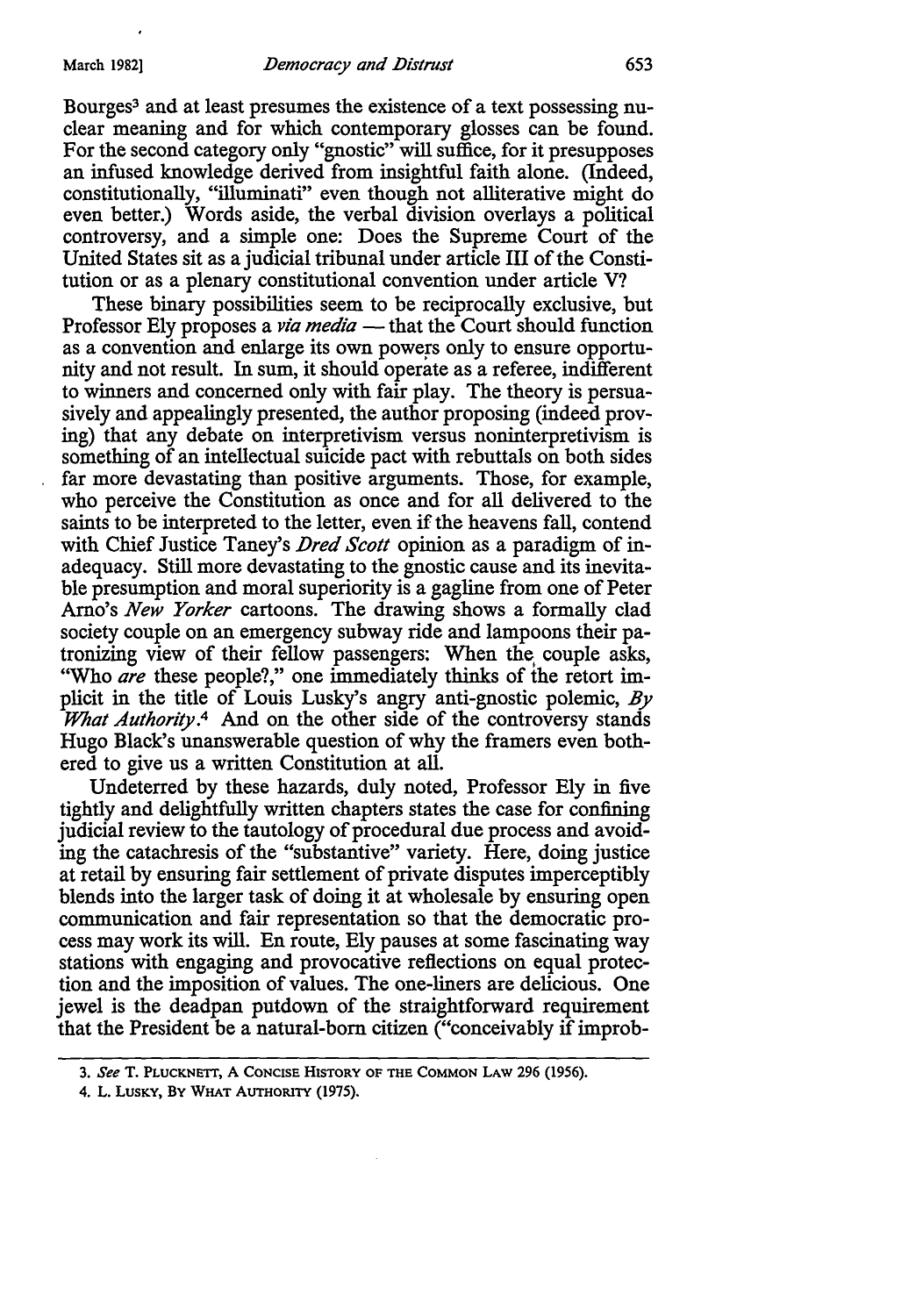ably here, a requirement of legitimacy ( or illegitimacy!) or non-Caesarian birth") (p. 13). Another should exorcise conservative suspicion that the author is a liberal *manque:* "The Constitution may follow the flag, but is it really supposed to keep up with the *New York Review of Books?"* (p. 58).

To be sure, a spoonful of sugar makes the medicine go down, but some readers have swallowed hard. Archibald Cox, alarmed over a possible overthrow of *Roe v. Wade*,<sup>5</sup> is apprehensive whether Ely's formula can reach a like result. 6 Another reviewer, interpretivist guns blazing to the last, suggests that traditionalists have given up much too quickly on the historic specificity of privileges and immunities.7 Indeed there is no doubt that nonamendatory interpretivism is a stabilizing and conserving doctrine: "Maybe at bottom I'm a conservative," once observed Justice Black. "I couldn't add to a bill of rights."<sup>8</sup>

There are other irritants in the book. The suggestion for a suffocating judicial oversight of the legislative process may only exacerbate the majoritarian backlash that the work was presumably written to impede. Moreover, the comment on reverse discrimination ("I have trouble understanding the place of righteous indignation on either side of this wrenching moral issue") (p. 170) may well be read by many as the infuriating elitist insouciance of a tenured Harvard professor.

Indeed, sooner or later this suspect attitude may prompt a reviewer for the *National Review* (or perhaps the *Oral Roberts* or *Bob Jones Law Journal)* to pounce and proclaim the Ely formulation a two-steps forward, one-step backward liberal ploy to defuse the *ku! turkampf* that judicial activism has unleashed and that currently finds expression in one-issue politics, withdrawal proposals, and suggested constitutional amendments. The commentators might well insist that the cat is out of the bag thanks to Archibald Cox's published anxieties on the future of *Roe v. Wade* under process-bound judicial review, accompanied as it is by Aesopian suggestions on how Ely's ideas could be reformulated to produce an unchanged result.<sup>9</sup>

If Cox's essentially critical reception of the book augurs dissatisfaction from the liberal left, literalists of the right are not without their own concerns. As noted, one reviewer suggests that resort to the historical linguistics, not to a new view of equal protection and fair representation, suffices to resolve the tension between majority

<sup>5. 410</sup> U.S. 113 (1973).

<sup>6.</sup> Cox, Book Review, 94 HARV. L. REV. 700, 710 (1981).

<sup>7.</sup> Conant, Book Review, 34 VAND. L. REV. 233 (1981).

<sup>8.</sup> D. Berman, Transcript of Conversation with Justice Black (Mar. 22, 1956) (Berman Papers, Berman Residence, Chevy Chase, Md.).

<sup>9.</sup> *Cox,supra* note 6, at 710-11.